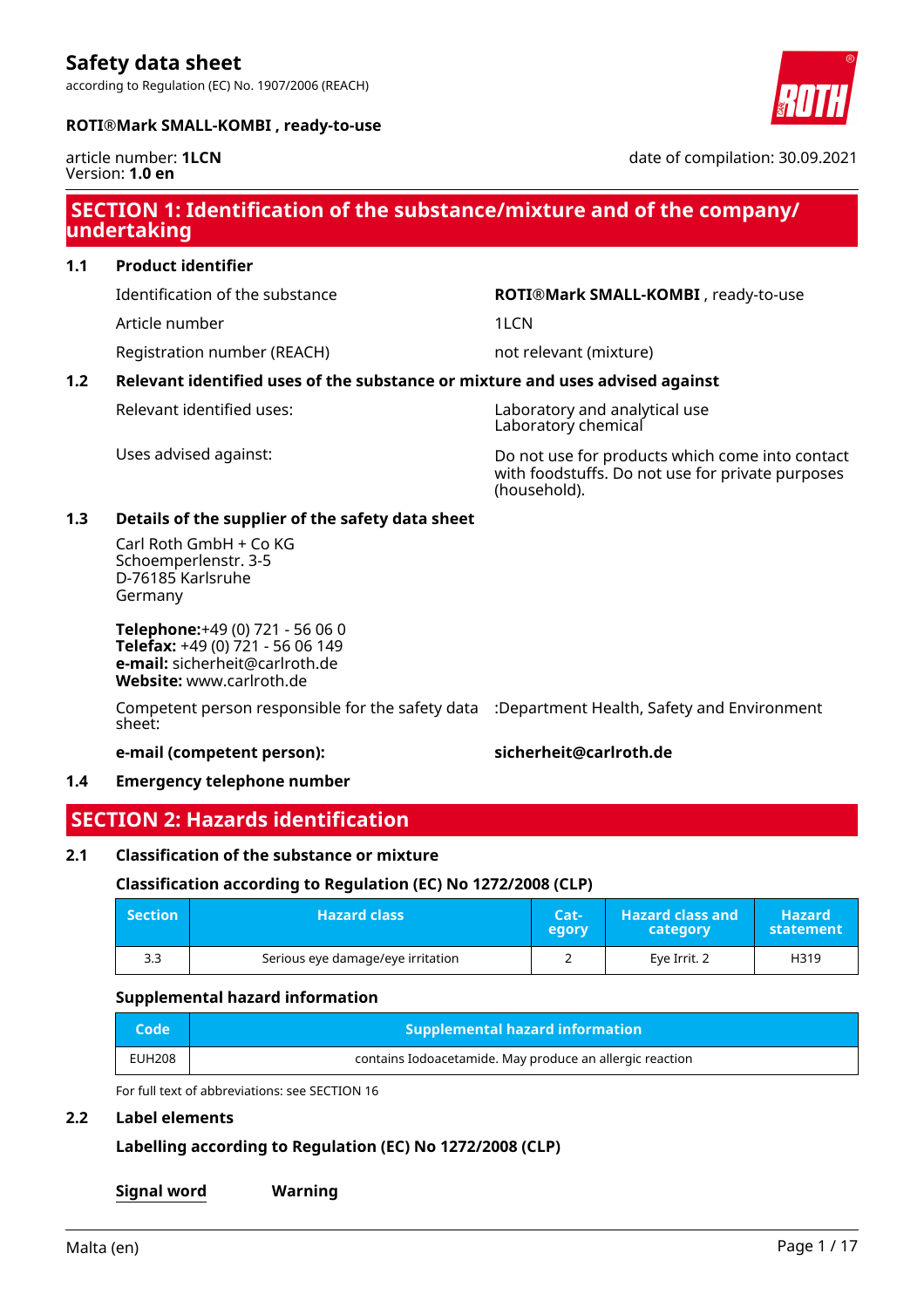according to Regulation (EC) No. 1907/2006 (REACH)

#### **ROTI®Mark SMALL-KOMBI , ready-to-use**



article number: **1LCN**



### **2.3 Other hazards**

#### **Results of PBT and vPvB assessment**

This mixture does not contain any substances that are assessed to be a PBT or a vPvB.

## **SECTION 3: Composition/information on ingredients**

#### **3.1 Substances**

not relevant (mixture)

#### **3.2 Mixtures**

#### **Description of the mixture**

| Name of sub-<br>stance    | <b>Identifier</b>                        | $Wt\%$      | <b>Classification acc. to</b><br><b>GHS</b>                                                                   | <b>Pictograms</b> | <b>Notes</b> |
|---------------------------|------------------------------------------|-------------|---------------------------------------------------------------------------------------------------------------|-------------------|--------------|
| Sodium dodecyl<br>sulfate | CAS No<br>151-21-3<br>EC No<br>205-788-1 | $\leq$ 2    | Acute Tox. 4 / H302<br>Skin Irrit, 2 / H315<br>Eye Dam. 1 / H318<br>Aquatic Chronic 3 / H412                  | v.                |              |
| Iodoacetamide             | CAS No<br>144-48-9<br>EC No<br>205-630-1 | $0,1 - 0,2$ | Acute Tox, 3 / H301<br>Skin Irrit. 2 / H315<br>Eye Irrit. 2 / H319<br>Skin Sens. 1 / H317<br>STOT SE 3 / H335 |                   |              |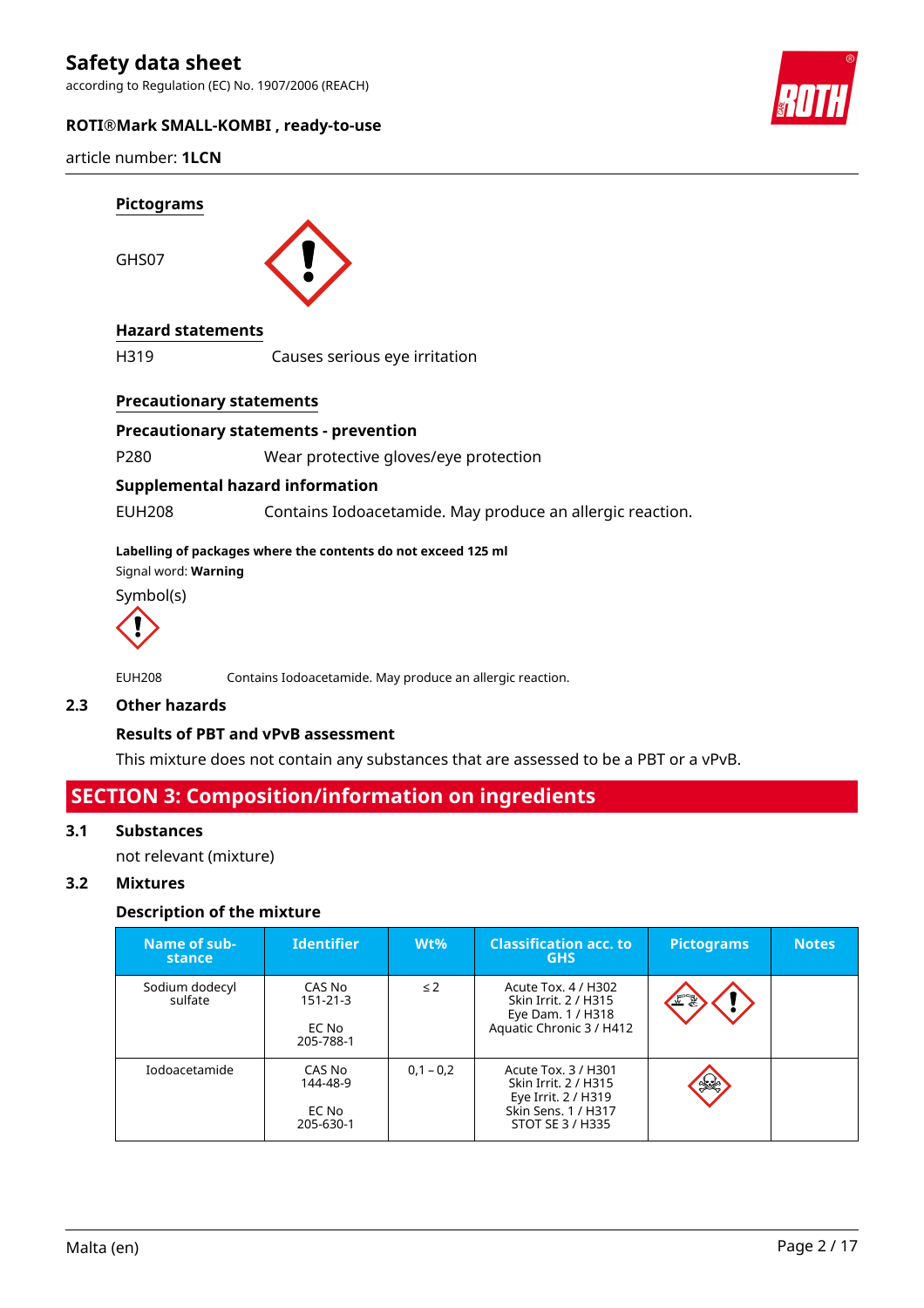according to Regulation (EC) No. 1907/2006 (REACH)



#### **ROTI®Mark SMALL-KOMBI , ready-to-use**

#### article number: **1LCN**

| Name of sub-<br>stance    | <b>Identifier</b>                              | <b>Specific Conc. Limits</b> | <b>M-Factors</b>         | ATE                               | <b>Exposure</b><br>route |
|---------------------------|------------------------------------------------|------------------------------|--------------------------|-----------------------------------|--------------------------|
| Sodium dodecyl<br>sulfate | CAS No<br>$151 - 21 - 3$<br>EC No<br>205-788-1 | $\overline{\phantom{a}}$     | $\overline{\phantom{a}}$ | 977 <sup>mg</sup> / <sub>kg</sub> | oral                     |
| Iodoacetamide             | CAS No<br>144-48-9<br>EC No<br>205-630-1       | $\overline{\phantom{a}}$     | $\blacksquare$           | 74 <sup>mg</sup> / <sub>kg</sub>  | oral                     |

For full text of abbreviations: see SECTION 16

### **SECTION 4: First aid measures**

#### **4.1 Description of first aid measures**



#### **General notes**

Take off contaminated clothing.

#### **Following inhalation**

Provide fresh air. In all cases of doubt, or when symptoms persist, seek medical advice.

#### **Following skin contact**

Rinse skin with water/shower. In all cases of doubt, or when symptoms persist, seek medical advice.

#### **Following eye contact**

Irrigate copiously with clean, fresh water for at least 10 minutes, holding the eyelids apart. In case of eye irritation consult an ophthalmologist.

#### **Following ingestion**

Rinse mouth. Call a doctor if you feel unwell.

## **4.2 Most important symptoms and effects, both acute and delayed**

Irritation, Allergic reactions

#### **4.3 Indication of any immediate medical attention and special treatment needed** none

#### **SECTION 5: Firefighting measures**

**5.1 Extinguishing media**



#### **Suitable extinguishing media**

co-ordinate firefighting measures to the fire surroundings water spray, alcohol resistant foam, dry extinguishing powder, BC-powder, carbon dioxide (CO<sub>2</sub>)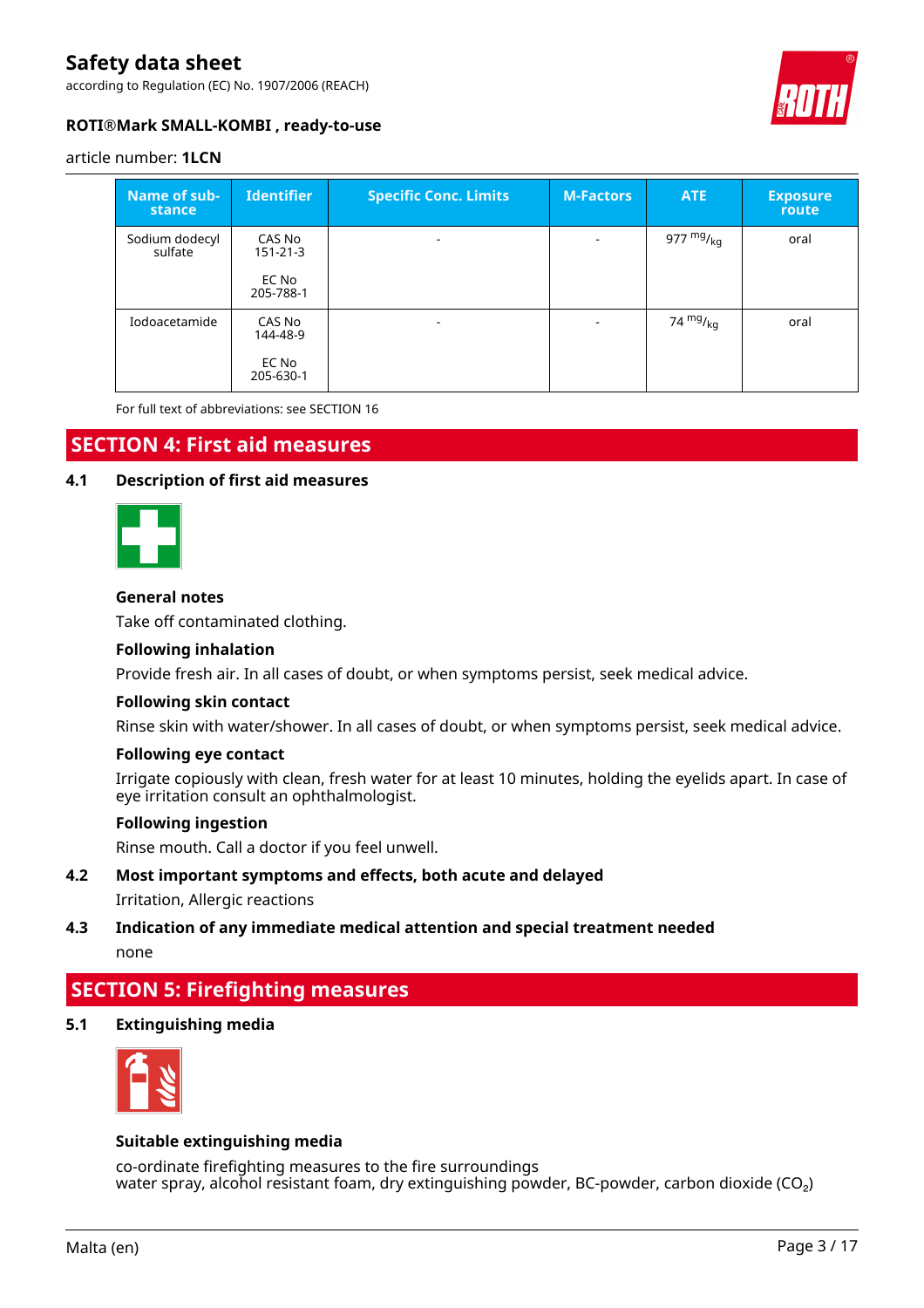according to Regulation (EC) No. 1907/2006 (REACH)

#### **ROTI®Mark SMALL-KOMBI , ready-to-use**



#### article number: **1LCN**

#### **Unsuitable extinguishing media**

water jet

#### **5.2 Special hazards arising from the substance or mixture**

Ingredients of the mixture combustible. The product itself does not burn.

#### **Hazardous combustion products**

In case of fire may be liberated: Nitrogen oxides (NOx), Carbon monoxide (CO), Carbon dioxide (CO₂)

#### **5.3 Advice for firefighters**

In case of fire and/or explosion do not breathe fumes. Fight fire with normal precautions from a reasonable distance. Wear self-contained breathing apparatus.

### **SECTION 6: Accidental release measures**

**6.1 Personal precautions, protective equipment and emergency procedures**



#### **For non-emergency personnel**

Avoid contact with skin, eyes and clothes. Do not breathe vapour/spray.

#### **6.2 Environmental precautions**

Keep away from drains, surface and ground water.

#### **6.3 Methods and material for containment and cleaning up**

#### **Advice on how to contain a spill**

Covering of drains.

#### **Advice on how to clean up a spill**

Absorb with liquid-binding material (sand, diatomaceous earth, acid- or universal binding agents).

#### **Other information relating to spills and releases**

Place in appropriate containers for disposal. Ventilate affected area.

#### **6.4 Reference to other sections**

Hazardous combustion products: see section 5. Personal protective equipment: see section 8. Incompatible materials: see section 10. Disposal considerations: see section 13.

## **SECTION 7: Handling and storage**

#### **7.1 Precautions for safe handling**

No special measures are necessary.

#### **Advice on general occupational hygiene**

Wash hands before breaks and after work. Keep away from food, drink and animal feedingstuffs.

#### **7.2 Conditions for safe storage, including any incompatibilities**

Keep in a cool place.

#### **Incompatible substances or mixtures**

Observe hints for combined storage.

#### **Consideration of other advice:**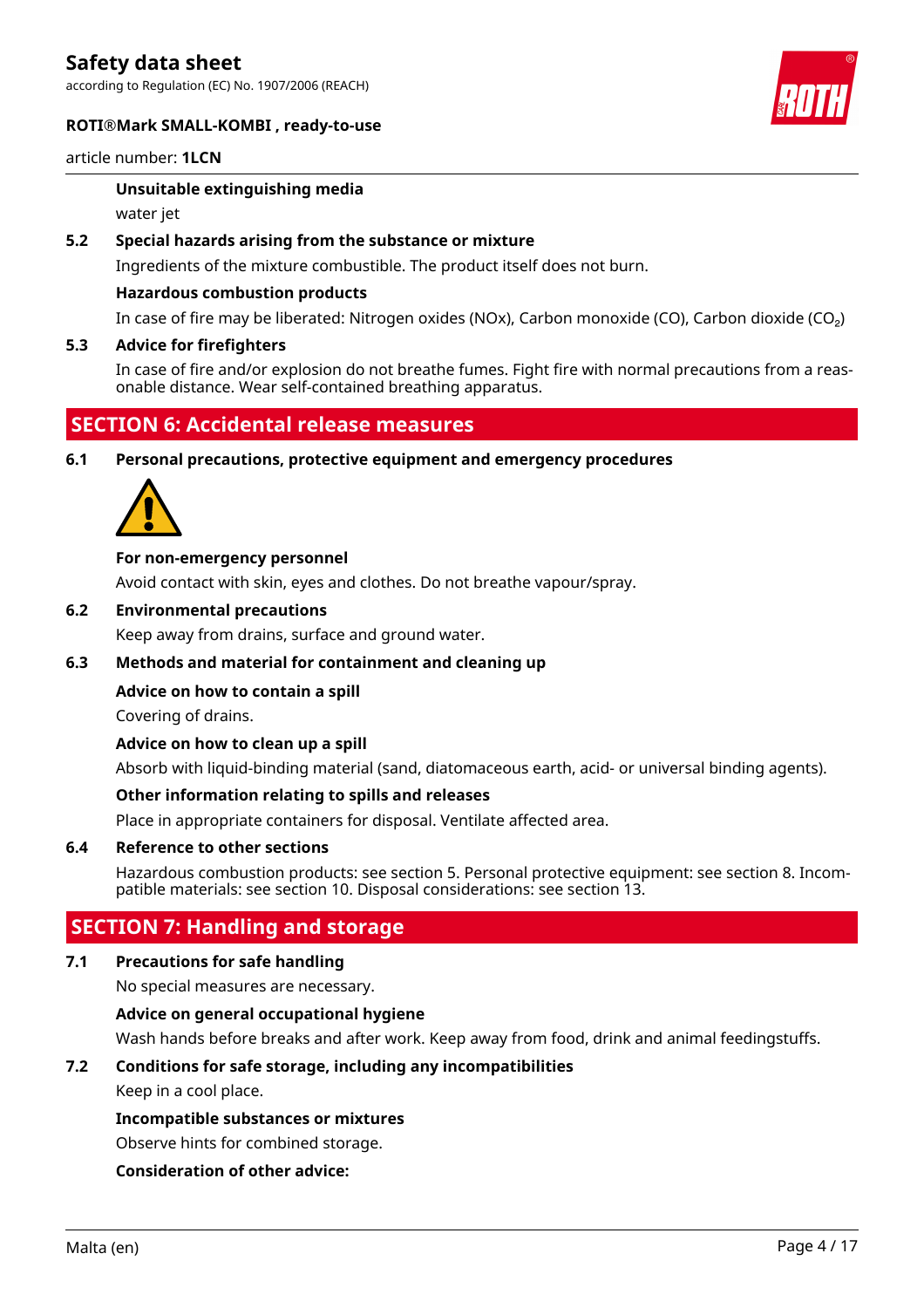according to Regulation (EC) No. 1907/2006 (REACH)



#### **ROTI®Mark SMALL-KOMBI , ready-to-use**

article number: **1LCN**

#### **Specific designs for storage rooms or vessels**

Recommended storage temperature: -20 °C

#### **7.3 Specific end use(s)**

No information available.

## **SECTION 8: Exposure controls/personal protection**

#### **8.1 Control parameters**

#### **National limit values**

#### **Occupational exposure limit values (Workplace Exposure Limits)**

This information is not available.

| <b>Relevant DNELs of components of the mixture</b> |                |               |                            |                                                 |                   |                               |  |  |
|----------------------------------------------------|----------------|---------------|----------------------------|-------------------------------------------------|-------------------|-------------------------------|--|--|
| Name of sub-<br>stance                             | <b>CAS No</b>  | End-<br>point | <b>Threshol</b><br>d level | <b>Protection</b><br>goal, route of<br>exposure | Used in           | <b>Exposure time</b>          |  |  |
| Sodium dodecyl<br>sulfate                          | $151 - 21 - 3$ | <b>DNEL</b>   | $285 \,\mathrm{mg/m^3}$    | human, inhalat-<br>ory                          | worker (industry) | chronic - systemic<br>effects |  |  |
| Sodium dodecyl<br>sulfate                          | 151-21-3       | <b>DNEL</b>   | 4.060 mg/<br>kg bw/day     | human, dermal                                   | worker (industry) | chronic - systemic<br>effects |  |  |

#### **Relevant PNECs of components of the mixture**

| Name of sub-<br>stance    | <b>CAS No</b>  | End-<br>point | <b>Threshol</b><br>d level | <b>Organism</b>            | <b>Environmental</b><br>compartment | <b>Exposure time</b>            |
|---------------------------|----------------|---------------|----------------------------|----------------------------|-------------------------------------|---------------------------------|
| Sodium dodecyl<br>sulfate | $151 - 21 - 3$ | <b>PNEC</b>   | $0.176$ mg/                | aquatic organ-<br>isms     | freshwater                          | short-term (single<br>instance) |
| Sodium dodecyl<br>sulfate | $151 - 21 - 3$ | <b>PNEC</b>   | $0.018$ mg/                | aquatic organ-<br>isms     | marine water                        | short-term (single<br>instance) |
| Sodium dodecyl<br>sulfate | $151 - 21 - 3$ | <b>PNEC</b>   | $1,35 \frac{mg}{l}$        | aquatic organ-<br>isms     | sewage treatment<br>plant (STP)     | short-term (single<br>instance) |
| Sodium dodecyl<br>sulfate | $151 - 21 - 3$ | <b>PNEC</b>   | 6,97 $mg/_{kq}$            | aquatic organ-<br>isms     | freshwater sedi-<br>ment            | short-term (single<br>instance) |
| Sodium dodecyl<br>sulfate | $151 - 21 - 3$ | <b>PNEC</b>   | $0.697 \frac{mg}{m}$<br>kg | aquatic organ-<br>isms     | marine sediment                     | short-term (single<br>instance) |
| Sodium dodecyl<br>sulfate | 151-21-3       | <b>PNEC</b>   | 1,29 $mg/m$                | terrestrial organ-<br>isms | soil                                | short-term (single<br>instance) |

#### **8.2 Exposure controls**

**Individual protection measures (personal protective equipment)**

#### **Eye/face protection**



Use safety goggle with side protection.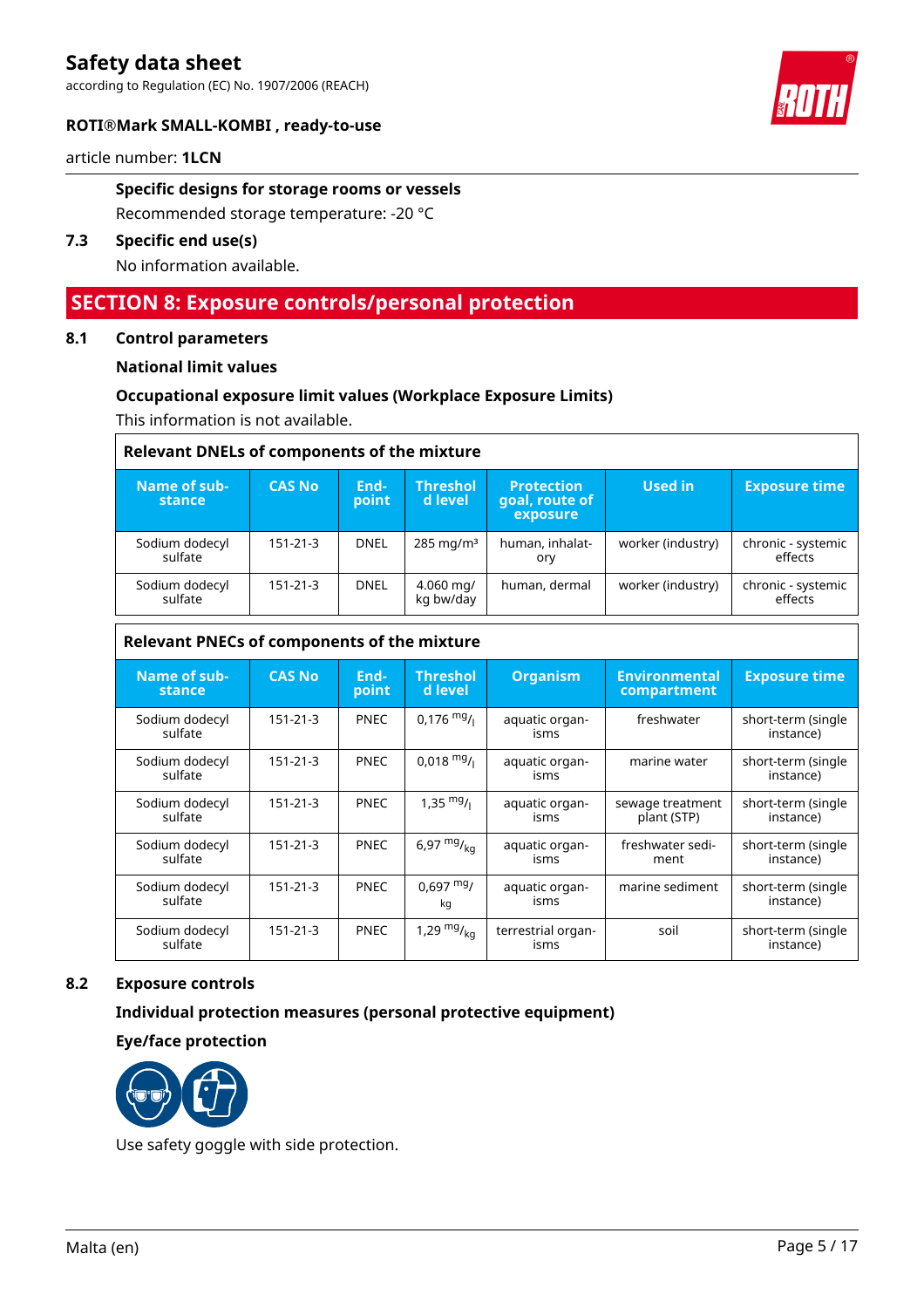according to Regulation (EC) No. 1907/2006 (REACH)

#### **ROTI®Mark SMALL-KOMBI , ready-to-use**

#### article number: **1LCN**

#### **Skin protection**



#### **• hand protection**

Wear suitable gloves. Chemical protection gloves are suitable, which are tested according to EN 374. For special purposes, it is recommended to check the resistance to chemicals of the protective gloves mentioned above together with the supplier of these gloves. The times are approximate values from measurements at 22 ° C and permanent contact. Increased temperatures due to heated substances, body heat etc. and a reduction of the effective layer thickness by stretching can lead to a considerable reduction of the breakthrough time. If in doubt, contact manufacturer. At an approx. 1.5 times larger / smaller layer thickness, the respective breakthrough time is doubled / halved. The data apply only to the pure substance. When transferred to substance mixtures, they may only be considered as a guide.

#### **• type of material**

NBR (Nitrile rubber)

#### **• material thickness**

>0,11 mm

#### **• breakthrough times of the glove material**

>480 minutes (permeation: level 6)

#### **• other protection measures**

Take recovery periods for skin regeneration. Preventive skin protection (barrier creams/ointments) is recommended.

#### **Respiratory protection**



Respiratory protection necessary at: Aerosol or mist formation. Type: A (against organic gases and vapours with a boiling point of > 65 °C , colour code: Brown).

#### **Environmental exposure controls**

Keep away from drains, surface and ground water.

## **SECTION 9: Physical and chemical properties**

#### **9.1 Information on basic physical and chemical properties**

| Physical state                                              | liquid              |
|-------------------------------------------------------------|---------------------|
| Colour                                                      | blue                |
| Odour                                                       | characteristic      |
| Melting point/freezing point                                | not determined      |
| Boiling point or initial boiling point and boiling<br>range | 100 °C at 1.013 hPa |
| Flammability                                                | non-combustible     |
| Lower and upper explosion limit                             | not determined      |
| Flash point                                                 | not determined      |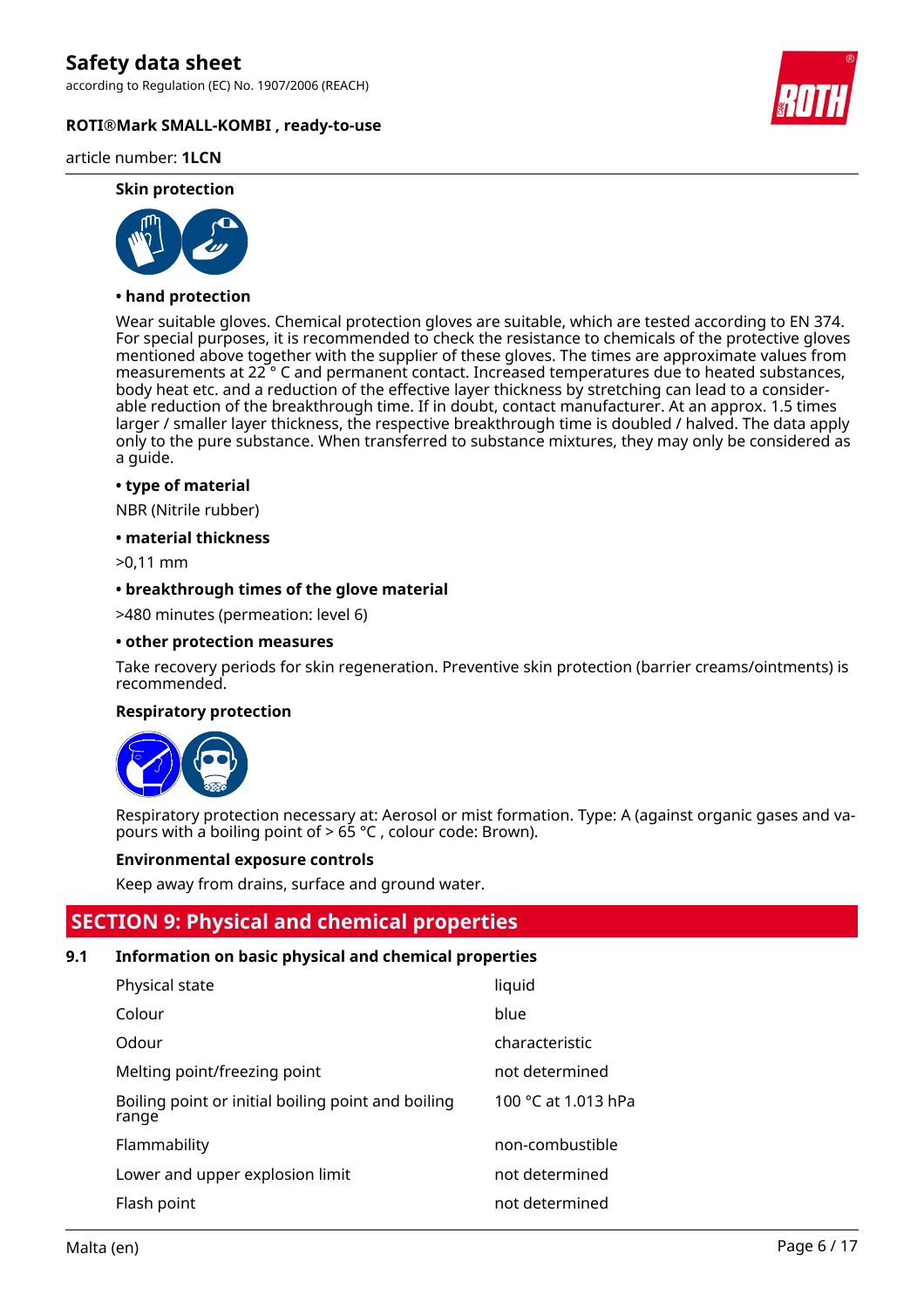article number: **1LCN**

according to Regulation (EC) No. 1907/2006 (REACH)

#### **ROTI®Mark SMALL-KOMBI , ready-to-use**



|     | Auto-ignition temperature                              | not determined                                                 |
|-----|--------------------------------------------------------|----------------------------------------------------------------|
|     | Decomposition temperature                              | not relevant                                                   |
|     | pH (value)                                             | $5 - 6(20 °C)$                                                 |
|     | Kinematic viscosity                                    | not determined                                                 |
|     | Solubility(ies)                                        |                                                                |
|     | Water solubility                                       | miscible in any proportion                                     |
|     | Partition coefficient                                  |                                                                |
|     | Partition coefficient n-octanol/water (log value):     | this information is not available                              |
|     | Vapour pressure                                        | not determined                                                 |
|     | Density                                                | $~19/$ <sub>cm<sup>3</sup></sub>                               |
|     | Relative vapour density                                | information on this property is not available                  |
|     | Particle characteristics                               | not relevant (liquid)                                          |
|     | Other safety parameters                                |                                                                |
|     | Oxidising properties                                   | none                                                           |
| 9.2 | <b>Other information</b>                               |                                                                |
|     | Information with regard to physical hazard<br>classes: | hazard classes acc. to GHS<br>(physical hazards): not relevant |
|     | Other safety characteristics:                          |                                                                |
|     | Miscibility                                            | completely miscible with water                                 |

## **SECTION 10: Stability and reactivity**

#### **10.1 Reactivity**

This material is not reactive under normal ambient conditions.

#### **10.2 Chemical stability**

The material is stable under normal ambient and anticipated storage and handling conditions of temperature and pressure.

#### **10.3 Possibility of hazardous reactions**

No known hazardous reactions.

#### **10.4 Conditions to avoid**

There are no specific conditions known which have to be avoided.

#### **10.5 Incompatible materials**

There is no additional information.

#### **10.6 Hazardous decomposition products**

Hazardous combustion products: see section 5.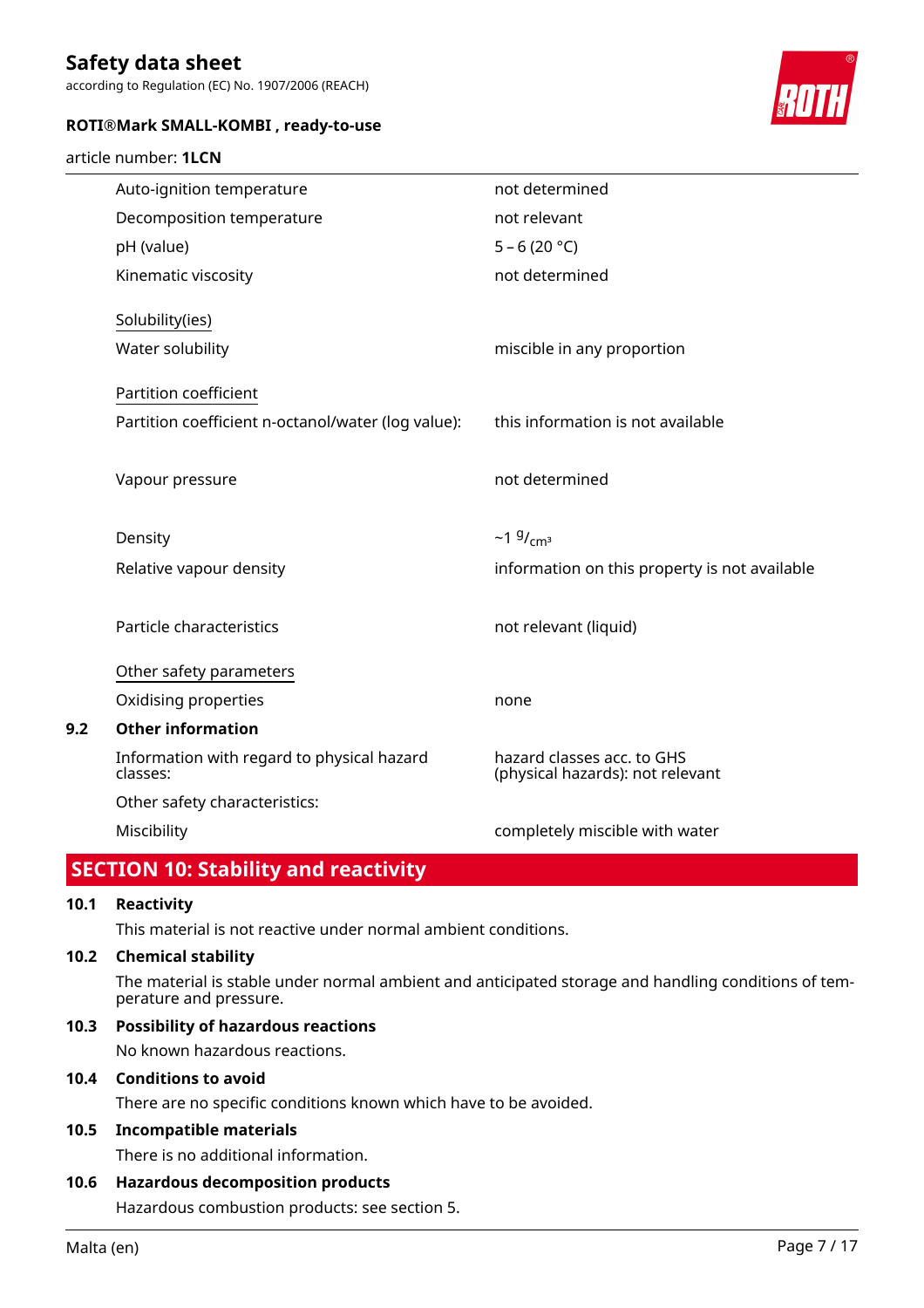according to Regulation (EC) No. 1907/2006 (REACH)



#### **ROTI®Mark SMALL-KOMBI , ready-to-use**

#### article number: **1LCN**

## **SECTION 11: Toxicological information**

#### **11.1 Information on hazard classes as defined in Regulation (EC) No 1272/2008**

Test data are not available for the complete mixture.

#### **Classification procedure**

The method for classification of the mixture is based on ingredients of the mixture (additivity formula).

#### **Classification according to GHS (1272/2008/EC, CLP)**

#### **Acute toxicity**

Shall not be classified as acutely toxic.

| Acute toxicity estimate (ATE) of components of the mixture |                |                       |                     |  |  |  |
|------------------------------------------------------------|----------------|-----------------------|---------------------|--|--|--|
| Name of substance                                          | <b>CAS No</b>  | <b>Exposure route</b> | <b>ATE</b>          |  |  |  |
| Sodium dodecyl sulfate                                     | $151 - 21 - 3$ | oral                  | 977 mg/ $_{\rm ka}$ |  |  |  |
| Iodoacetamide                                              | 144-48-9       | oral                  | 74 $mg/_{kq}$       |  |  |  |

#### **Acute toxicity of components of the mixture**

| Name of substance      | <b>CAS No</b>  | <b>Exposure</b><br>route | <b>Endpoint</b> | Value                      | <b>Species</b> |
|------------------------|----------------|--------------------------|-----------------|----------------------------|----------------|
| Sodium dodecyl sulfate | 151-21-3       | oral                     | LD50            | 977 mg/ $_{\text{ka}}$     | rat            |
| Sodium dodecyl sulfate | $151 - 21 - 3$ | dermal                   | LD50            | $>2.000$ mg/ <sub>ka</sub> | rat            |
| Iodoacetamide          | 144-48-9       | oral                     | LD50            | 74 $mg/_{ka}$              | mouse          |

#### **Skin corrosion/irritation**

Shall not be classified as corrosive/irritant to skin.

#### **Serious eye damage/eye irritation**

Causes serious eye irritation.

#### **Respiratory or skin sensitisation**

Contains Iodoacetamide. May produce an allergic reaction.

#### **Germ cell mutagenicity**

Shall not be classified as germ cell mutagenic.

#### **Carcinogenicity**

Shall not be classified as carcinogenic.

#### **Reproductive toxicity**

Shall not be classified as a reproductive toxicant.

#### **Specific target organ toxicity - single exposure**

Shall not be classified as a specific target organ toxicant (single exposure).

#### **Specific target organ toxicity - repeated exposure**

Shall not be classified as a specific target organ toxicant (repeated exposure).

#### **Aspiration hazard**

Shall not be classified as presenting an aspiration hazard.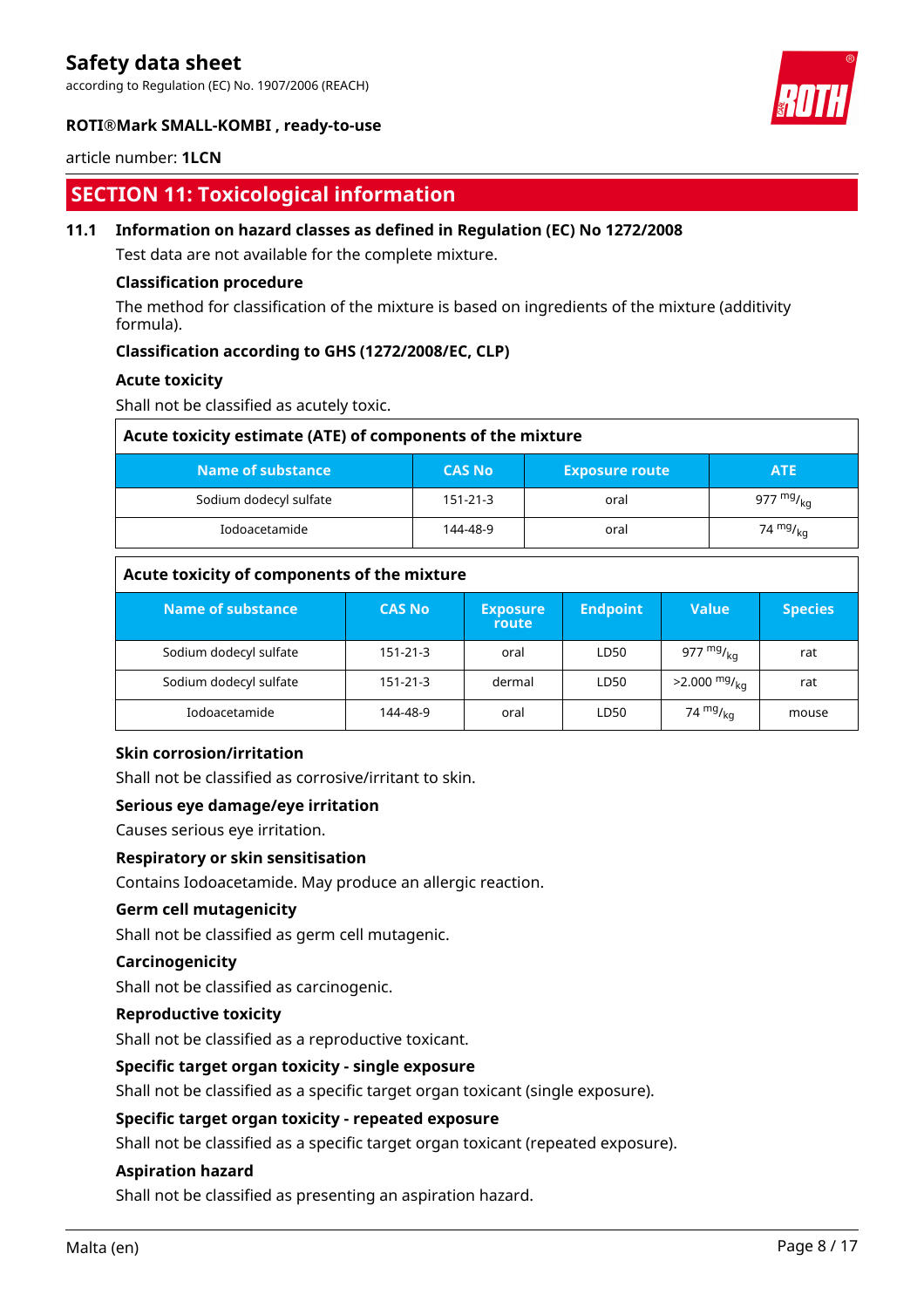according to Regulation (EC) No. 1907/2006 (REACH)



#### **ROTI®Mark SMALL-KOMBI , ready-to-use**

article number: **1LCN**

#### **Symptoms related to the physical, chemical and toxicological characteristics**

#### **• If swallowed**

Data are not available.

#### **• If in eyes**

Causes serious eye irritation

#### **• If inhaled**

Data are not available.

#### **• If on skin**

May produce an allergic reaction, pruritis, localised redness

#### **• Other information**

none

## **11.2 Endocrine disrupting properties**

None of the ingredients are listed.

#### **11.3 Information on other hazards**

There is no additional information.

## **SECTION 12: Ecological information**

#### **12.1 Toxicity**

Shall not be classified as hazardous to the aquatic environment.

| Aquatic toxicity (acute) of components of the mixture |                |                 |                   |                |                         |  |  |  |
|-------------------------------------------------------|----------------|-----------------|-------------------|----------------|-------------------------|--|--|--|
| Name of sub-<br>stance                                | <b>CAS No</b>  | <b>Endpoint</b> | <b>Value</b>      | <b>Species</b> | <b>Exposure</b><br>time |  |  |  |
| Sodium dodecyl<br>sulfate                             | $151 - 21 - 3$ | <b>LC50</b>     | $29 \frac{mg}{l}$ | fish           | 96 h                    |  |  |  |
| Sodium dodecyl<br>sulfate                             | $151 - 21 - 3$ | ErC50           | $>120$ mg/        | algae          | 72 h                    |  |  |  |

## **Aquatic toxicity (chronic) of components of the mixture**

| Name of sub-<br>stance    | <b>CAS No</b> | <b>Endpoint</b> | Value              | <b>Species</b> | <b>Exposure</b><br>\time |
|---------------------------|---------------|-----------------|--------------------|----------------|--------------------------|
| Sodium dodecyl<br>sulfate | 151-21-3      | EC50            | $135 \frac{mg}{l}$ | microorganisms | 3 h                      |

#### **Biodegradation**

Data are not available.

#### **12.2 Process of degradability**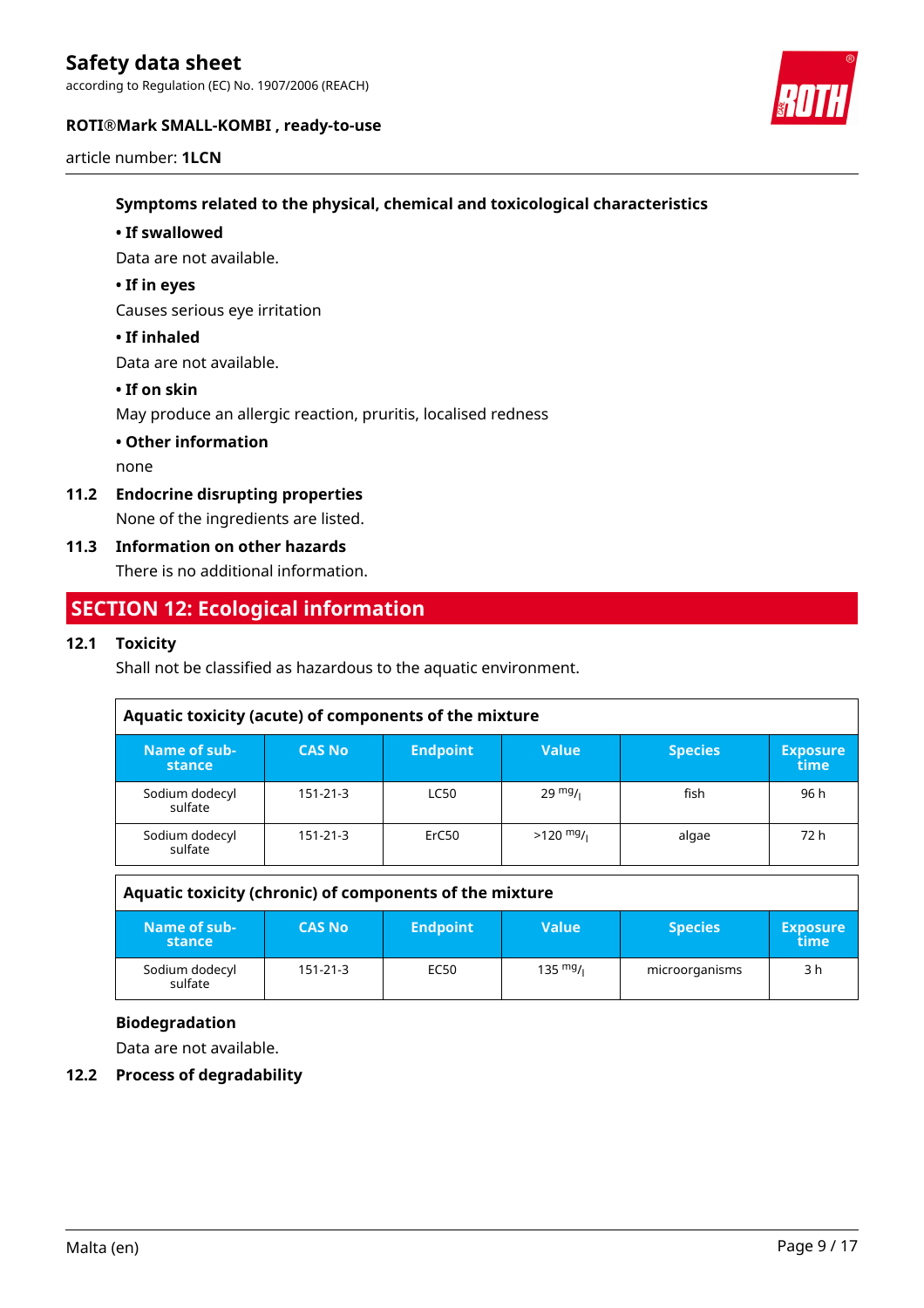according to Regulation (EC) No. 1907/2006 (REACH)



#### **ROTI®Mark SMALL-KOMBI , ready-to-use**

article number: **1LCN**

| Degradability of components of the mixture |                |                              |                       |             |               |               |
|--------------------------------------------|----------------|------------------------------|-----------------------|-------------|---------------|---------------|
| Name of<br>substance                       | <b>CAS No</b>  | <b>Process</b>               | Degrada-<br>tion rate | <b>Time</b> | <b>Method</b> | <b>Source</b> |
| Sodium do-<br>decyl sulfate                | $151 - 21 - 3$ | biotic/abiotic               | 90%                   | 28d         |               |               |
| Sodium do-<br>decyl sulfate                | $151 - 21 - 3$ | carbon dioxide<br>generation | 95 %                  | 28 d        |               | ECHA          |

#### **12.3 Bioaccumulative potential**

Data are not available.

| Bioaccumulative potential of components of the mixture |                |            |                |                 |  |
|--------------------------------------------------------|----------------|------------|----------------|-----------------|--|
| Name of substance                                      | <b>CAS No</b>  | <b>BCF</b> | <b>Log KOW</b> | <b>BOD5/COD</b> |  |
| Sodium dodecyl sulfate                                 | $151 - 21 - 3$ |            | ≤-2,03 (20 °C) |                 |  |

#### **12.4 Mobility in soil**

Data are not available.

- **12.5 Results of PBT and vPvB assessment** Data are not available.
- **12.6 Endocrine disrupting properties** None of the ingredients are listed.
- **12.7 Other adverse effects** Data are not available.

## **SECTION 13: Disposal considerations**

#### **13.1 Waste treatment methods**



This material and its container must be disposed of as hazardous waste. Dispose of contents/container in accordance with local/regional/national/international regulations.

#### **Sewage disposal-relevant information**

Do not empty into drains.

#### **13.2 Relevant provisions relating to waste**

The allocation of waste identity numbers/waste descriptions must be carried out according to the EEC, specific to the industry and process. Waste catalogue ordinance (Germany).

#### **13.3 Remarks**

Waste shall be separated into the categories that can be handled separately by the local or national waste management facilities. Please consider the relevant national or regional provisions.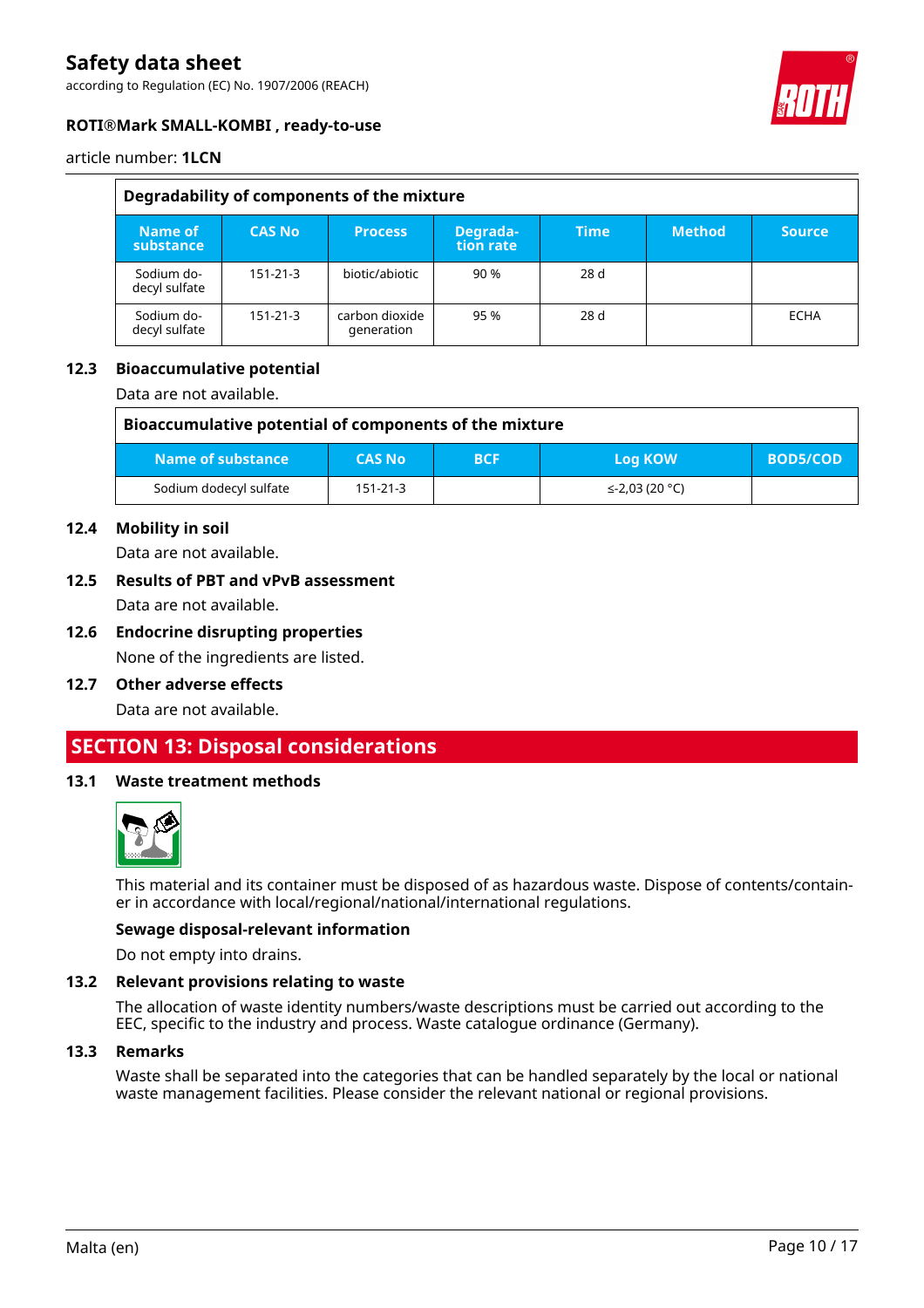according to Regulation (EC) No. 1907/2006 (REACH)



#### **ROTI®Mark SMALL-KOMBI , ready-to-use**

article number: **1LCN**

## **SECTION 14: Transport information**

- 
- **14.2 UN proper shipping name** not assigned
- **14.3 Transport hazard class(es)** none
- **14.4 Packing group not assigned not assigned**
- 

#### **14.1 UN number or ID number not subject to transport regulations**

**14.5 Environmental hazards** non-environmentally hazardous acc. to the dangerous goods regulations

#### **14.6 Special precautions for user** There is no additional information.

#### **14.7 Maritime transport in bulk according to IMO instruments**

The cargo is not intended to be carried in bulk.

#### **14.8 Information for each of the UN Model Regulations**

#### **Transport of dangerous goods by road, rail and inland waterway (ADR/RID/ADN) - Additional information**

Not subject to ADR, RID and ADN.

**International Maritime Dangerous Goods Code (IMDG) - Additional information** Not subject to IMDG.

# **International Civil Aviation Organization (ICAO-IATA/DGR) - Additional information**

### Not subject to ICAO-IATA.

## **SECTION 15: Regulatory information**

## **15.1 Safety, health and environmental regulations/legislation specific for the substance or mixture**

#### **Relevant provisions of the European Union (EU)**

#### **Restrictions according to REACH, Annex XVII**

|                       | Dangerous substances with restrictions (REACH, Annex XVII)                                               |               |                    |    |
|-----------------------|----------------------------------------------------------------------------------------------------------|---------------|--------------------|----|
| Name of substance     | Name acc. to inventory                                                                                   | <b>CAS No</b> | <b>Restriction</b> | No |
| ROTI®Mark SMALL-KOMBI | this product meets the criteria for<br>classification in accordance with Reg-<br>ulation No 1272/2008/EC |               | R <sub>3</sub>     |    |
| <b>Indoacetamide</b>  | substances in tattoo inks and perman-<br>ent make-up                                                     |               | <b>R75</b>         | 75 |

**Legend**

R3 1. Shall not be used in:

- ornamental articles intended to produce light or colour effects by means of different phases, for example in ornamental lamps and ashtrays,

- tricks and jokes,

- games for one or more participants, or any article intended to be used as such, even with ornamental aspects,

2. Articles not complying with paragraph 1 shall not be placed on the market. 3. Shall not be placed on the market if they contain a colouring agent, unless required for fiscal reasons, or perfume, or both, if they:

— can be used as fuel in decorative oil lamps for supply to the general public, and

— present an aspiration hazard and are labelled with H304.

4. Decorative oil lamps for supply to the general public shall not be placed on the market unless they conform to the European Standard on Decorative oil lamps (EN 14059) adopted by the European Committee for Standardisation (CEN).

5. Without prejudice to the implementation of other Union provisions relating to the classification, labelling and packaging of substances and mixtures, suppliers shall ensure, before the placing on the market, that the following requirements are met: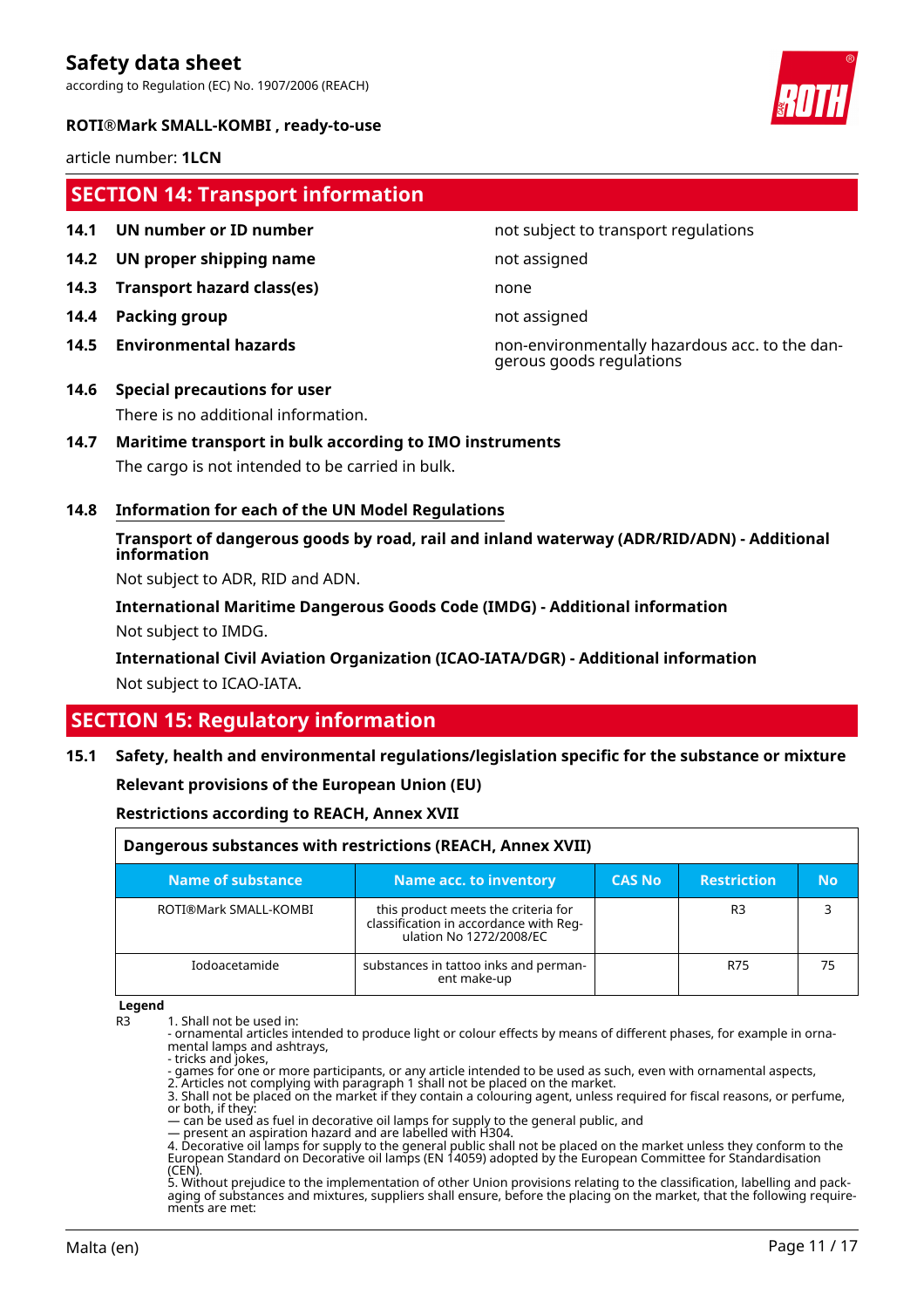according to Regulation (EC) No. 1907/2006 (REACH)



#### **ROTI®Mark SMALL-KOMBI , ready-to-use**

#### article number: **1LCN**

#### **Legend**

(a) lamp oils, labelled with H304, intended for supply to the general public are visibly, legibly and indelibly marked as follows: "Keep lamps filled with this liquid out of the reach of children"; and, by 1 December 2010, "Just a sip of lamp oil – or even sucking the wick of lamps – may lead to life-threatening lung damage"; (b) grill lighter fluids, labelled with H304, intended for supply to the general public are legibly and indelibly marked by 1 December 2010 as follows: 'Just a sip of grill lighter fluid may lead to life threatening lung damage'; (c) lamps oils and grill lighters, labelled with H304, intended for supply to the general public are packaged in black opaque containers not exceeding 1 litre by 1 December 2010.';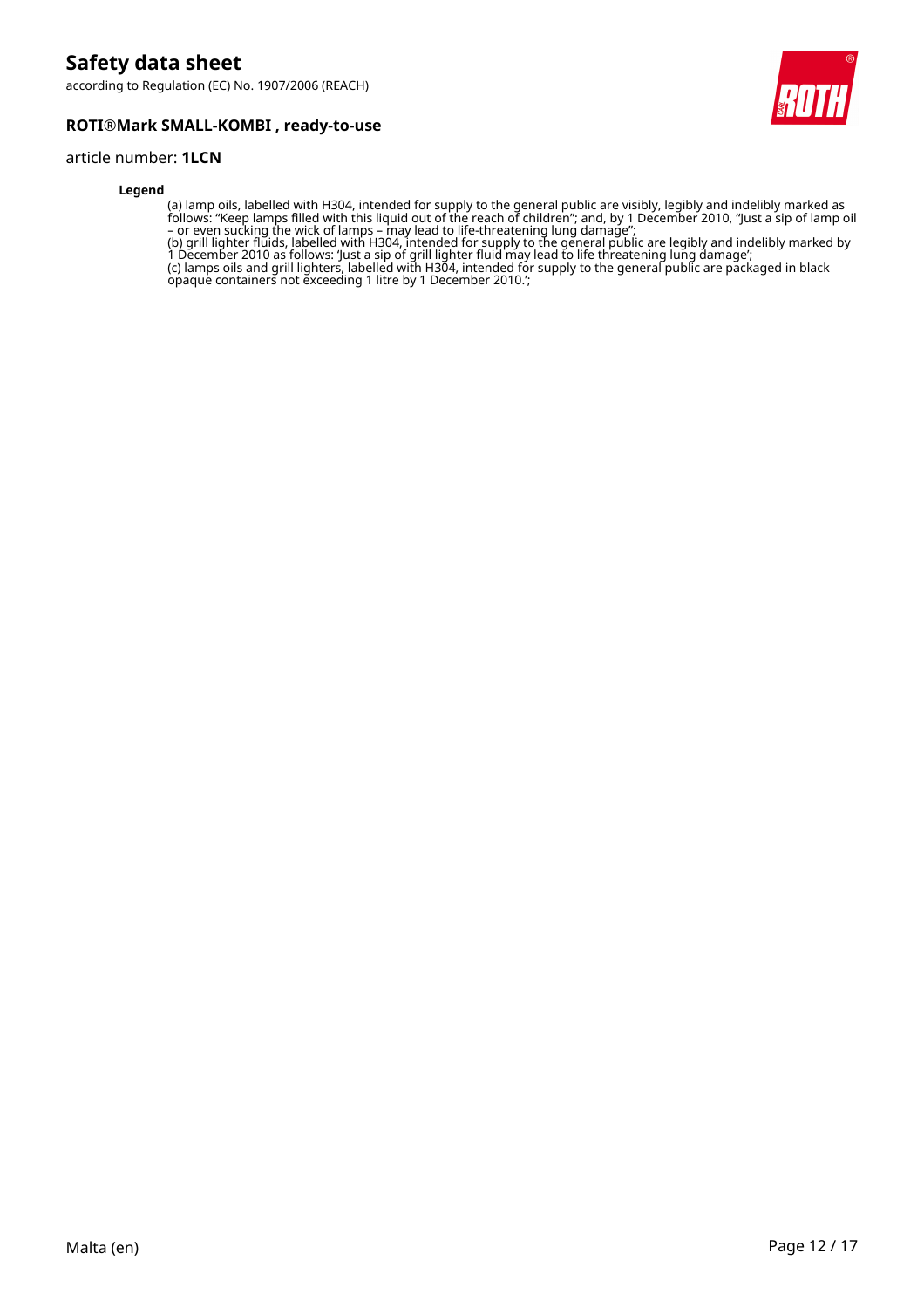according to Regulation (EC) No. 1907/2006 (REACH)

#### **ROTI®Mark SMALL-KOMBI , ready-to-use**



#### article number: **1LCN**

#### **Legend** R75 1. Shall not be placed on the market in mixtures for use for tattooing purposes, and mixtures containing any such substances shall not be used for tattooing purposes, after 4 January 2022 if the substance or substances in question is or are present in the following circumstances: (a) in the case of a substance classified in Part 3 of Annex VI to Regulation (EC) No 1272/2008 as carcinogen category 1A, 1B or 2, or germ cell mutagen category 1A, 1B or 2, the substance is present in the mixture in a concentration equal to or greater than 0,00005 % by weight; (b) in the case of a substance classified in Part 3 of Annex VI to Regulation (EC) No 1272/2008 as reproductive toxicant category 1A, 1B or 2, the substance is present in the mixture in a concentration equal to or greater than 0,001 % by weight; (c) in the case of a substance classified in Part 3 of Annex VI to Regulation (EC) No 1272/2008 as skin sensitiser category 1, 1A or 1B, the substance is present in the mixture in a concentration equal to or greater than 0,001 % by weight; (d) in the case of a substance classified in Part 3 of Annex VI to Regulation (EC) No 1272/2008 as skin corrosive category 1, 1A, 1B or 1C or skin irritant category 2, or as serious eye damage category 1 or eye irritant category 2, the substance is present in the mixture in a concentration equal to or greater than: (i) 0,1 % by weight, if the substance is used solely as a pH regulator; (ii) 0,01 % by weight, in all other cases; (e) in the case of a substance listed in Annex II to Regulation (EC) No 1223/2009 (\*1), the substance is present in the mixture in a concentration equal to or greater than 0,00005 % by weight; (f) in the case of a substance for which a condition of one or more of the following kinds is specified in column g (Product type, Body parts) of the table in Annex IV to Regulation (EC) No 1223/2009, the substance is present in the mixture in a concentration equal to or greater than 0,00005 % by weight: (i) "Rinse-off products"; (ii) "Not to be used in products applied on mucous membranes"; (iii) "Not to be used in eye products"; (g) in the case of a substance for which a condition is specified in column h (Maximum concentration in ready for use preparation) or column i (Other) of the table in Annex IV to Regulation (EC) No 1223/2009, the substance is present in the mixture in a concentration, or in some other way, that does not accord with the condition specified in that column; (h) in the case of a substance listed in Appendix 13 to this Annex, the substance is present in the mixture in a concentration equal to or greater than the concentration limit specified for that substance in that Appendix. 2. For the purposes of this entry use of a mixture "for tattooing purposes" means injection or introduction of the mixture into a person's skin, mucous membrane or eyeball, by any process or procedure (including procedures commonly referred to as permanent make-up, cosmetic tattooing, micro-blading and micro-pigmentation), with the aim of making a mark or design on his or her body. 3. If a substance not listed in Appendix 13 falls within more than one of points (a) to (g) of paragraph 1, the strictest concentration limit laid down in the points in question shall apply to that substance. If a substance listed in Appendix 13 also falls within one or more of points (a) to (g) of paragraph 1, the concentration limit laid down in point (h) of paragraph 1 shall apply to that substance. 4. By way of derogation, paragraph 1 shall not apply to the following substances until 4 January 2023: (a) Pigment Blue 15:3 (CI 74160, EC No 205-685-1, CAS No 147-14-8); (b) Pigment Green 7 (CI 74260, EC No 215-524-7, CAS No 1328-53-6). 5. If Part 3 of Annex VI to Regulation (EC) No 1272/2008 is amended after 4 January 2021 to classify or re-classify a substance such that the substance then becomes caught by point (a), (b), (c) or (d) of paragraph 1 of this entry, or such that it then falls within a different one of those points from the one within which it fell previously, and the date of application of that new or revised classification is after the date referred to in paragraph 1 or, as the case may be, paragraph 4 of this entry, that amendment shall, for the purposes of applying this entry to that substance, be treated as taking effect on the date of application of that new or revised classification. 6. If Annex II or Annex IV to Regulation (EC) No 1223/2009 is amended after 4 January 2021 to list or change the listing of a substance such that the substance then becomes caught by point (e), (f) or (g) of paragraph 1 of this entry, or such that it then falls within a different one of those points from the one within which it fell previously, and the amendment takes effect after the date referred to in paragraph 1 or, as the case may be, paragraph 4 of this entry, that amendment shall, for the purposes of applying this entry to that substance, be treated as taking effect from the date falling 18 months after entry into force of the act by which that amendment was made. 7. Suppliers placing a mixture on the market for use for tattooing purposes shall ensure that, after 4 January 2022, the mixture is marked with the following information: (a) the statement "Mixture for use in tattoos or permanent make-up"; (b) a reference number to uniquely identify the batch; (c) the list of ingredients in accordance with the nomenclature established in the glossary of common ingredient names pursuant to Article 33 of Regulation (EC) No 1223/2009, or in the absence of a common ingredient name, the IUPAC name. In the absence of a common ingredient name or IUPAC name, the CAS and EC number. Ingredients shall be listed in descending order by weight or volume of the ingredients at the time of formulation. "Ingredient" means any substance added during the process of formulation and present in the mixture for use for tattooing purposes. Impurities shall not be regarded as ingredients. If the name of a substance, used as ingredient within the meaning of this entry, is already required to be stated on the label in accordance with Regulation (EC) No 1272/2008, that ingredient does not need to be marked in accordance with this Regulation; (d) the additional statement "pH regulator" for substances falling under point (d)(i) of paragraph 1; (e) the statement "Contains nickel. Can cause allergic reactions." if the mixture contains nickel below the concentration limit specified in Appendix 13; (f) the statement "Contains chromium (VI). Can cause allergic reactions." if the mixture contains chromium (VI) below the concentration limit specified in Appendix 13; (g) safety instructions for use insofar as they are not already required to be stated on the label by Regulation (EC) No 1272/2008. The information shall be clearly visible, easily legible and marked in a way that is indelible.<br>The information shall be written in the official language(s) of the Member State(s) where the mixture is placed on the<br>market, Where necessary because of the size of the package, the information listed in the first subparagraph, except for point (a), shall be included instead in the instructions for use. Before using a mixture for tattooing purposes, the person using the mixture shall provide the person undergoing the procedure with the information marked on the package or included in the instructions for use pursuant to this paragraph.

8. Mixtures that do not contain the statement "Mixture for use in tattoos or permanent make-up" shall not be used for tattooing purposes.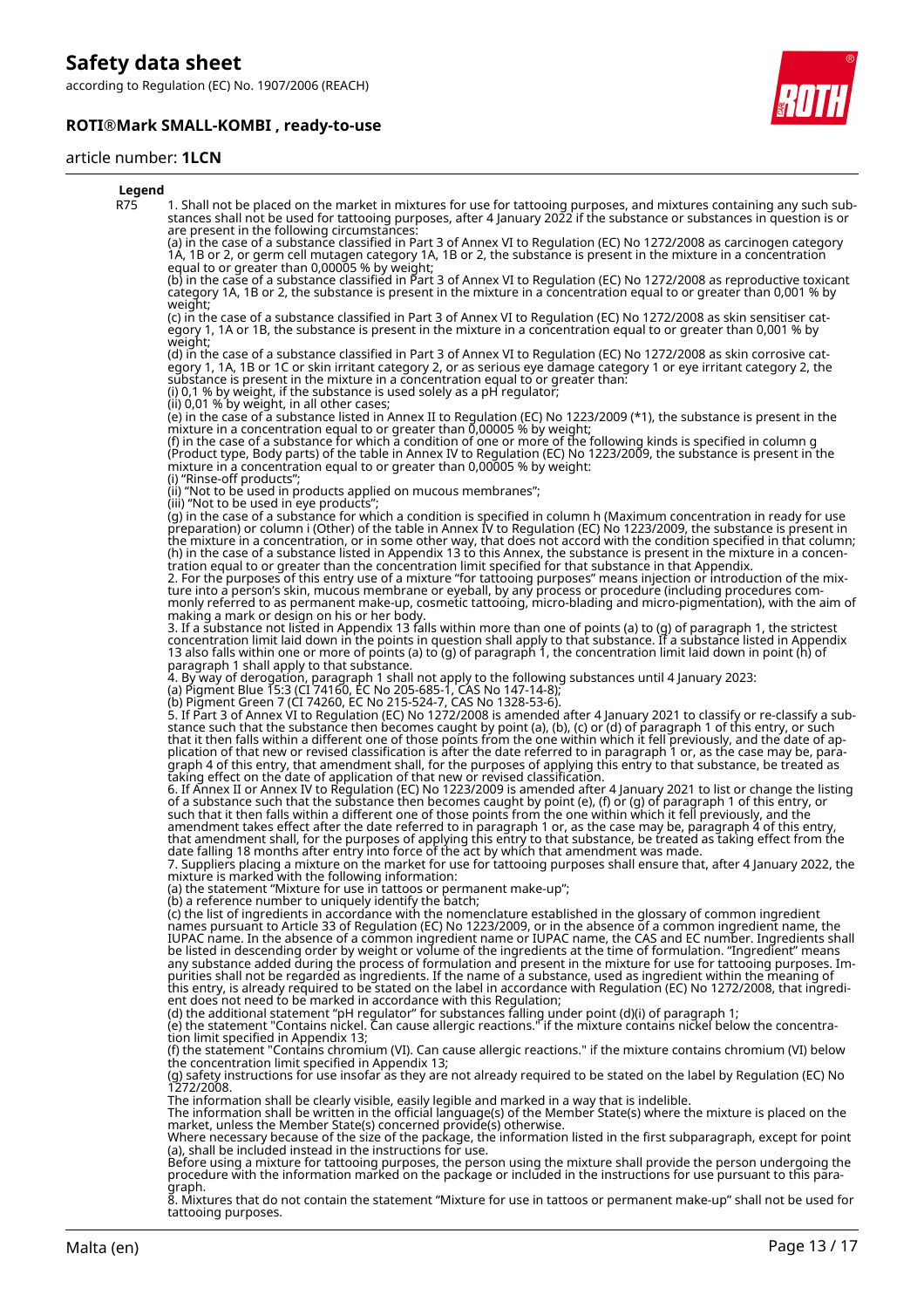according to Regulation (EC) No. 1907/2006 (REACH)



#### **ROTI®Mark SMALL-KOMBI , ready-to-use**

#### article number: **1LCN**

#### **Legend**

9. This entry does not apply to substances that are gases at temperature of 20 °C and pressure of 101,3 kPa, or generate a vapour pressure of more than 300 kPa at temperature of 50 °C, with the exception of formaldehyde (CAS No 50- 00-0, EC No 200-001-8).

10. This entry does not apply to the placing on the market of a mixture for use for tattooing purposes, or to the use of a mixture for tattooing purposes, when placed on the market exclusively as a medical device or an accessory to a medical device, within the meaning of Regulation (EU) 2017/745, or when used exclusively as a medical device or an accessory to a medical device, within the same meaning. Where the placing on the market or use may not be exclusively as a medical device or an accessory to a medical device, the requirements of Regulation (EU) 2017/745 and of this Regulation shall apply cumulatively.

#### **List of substances subject to authorisation (REACH, Annex XIV)/SVHC - candidate list**

None of the ingredients are listed.

#### **Seveso Directive**

|           | 2012/18/EU (Seveso III)               |                                                                                            |              |  |  |
|-----------|---------------------------------------|--------------------------------------------------------------------------------------------|--------------|--|--|
| <b>No</b> | Dangerous substance/hazard categories | Qualifying quantity (tonnes) for the application of lower and upper-tier re-<br>quirements | <b>Notes</b> |  |  |
|           | not assigned                          |                                                                                            |              |  |  |

#### **Deco-Paint Directive**

| VOC content | 2,055 % |
|-------------|---------|
|-------------|---------|

#### **Industrial Emissions Directive (IED)**

| VOC content | 0,055 % |
|-------------|---------|
|             |         |

#### **Directive on the restriction of the use of certain hazardous substances in electrical and electronic equipment (RoHS)**

none of the ingredients are listed

#### **Regulation concerning the establishment of a European Pollutant Release and Transfer Register (PRTR)**

none of the ingredients are listed

#### **Water Framework Directive (WFD)**

| List of pollutants (WFD) |                                                                                                            |               |           |                |
|--------------------------|------------------------------------------------------------------------------------------------------------|---------------|-----------|----------------|
| Name of substance        | <b>Name acc. to inventory</b>                                                                              | <b>CAS No</b> | Listed in | <b>Remarks</b> |
| Sodium dodecyl sulfate   | Metals and their compounds                                                                                 |               | A)        |                |
| Iodoacetamide            | Organohalogen compounds and<br>substances which may form such<br>compounds in the aquatic envir-<br>onment |               | A)        |                |

#### **Legend**

A) Indicative list of the main pollutants

#### **Regulation on the marketing and use of explosives precursors**

none of the ingredients are listed

#### **Regulation on drug precursors**

none of the ingredients are listed

#### **Regulation on substances that deplete the ozone layer (ODS)**

none of the ingredients are listed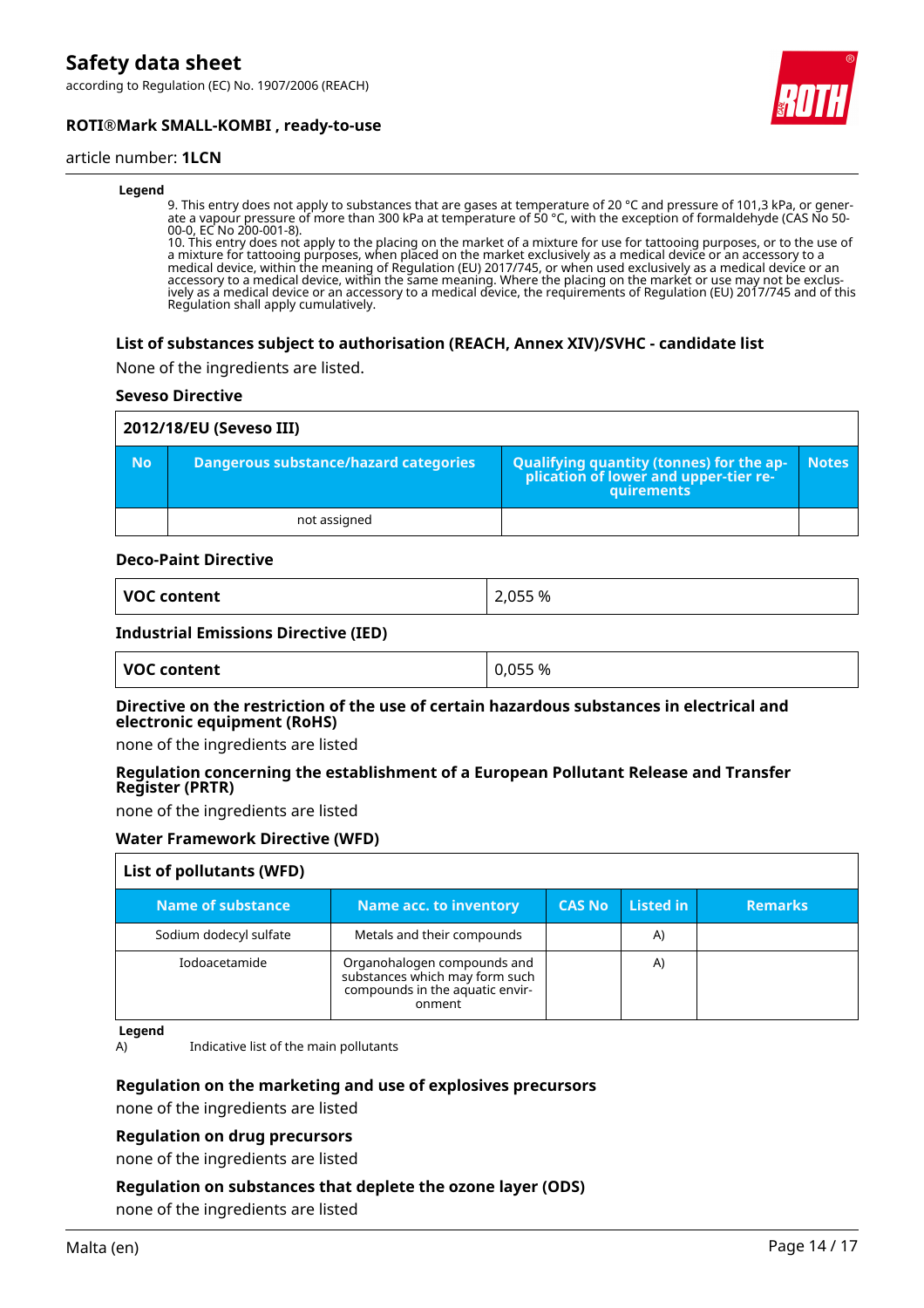according to Regulation (EC) No. 1907/2006 (REACH)





#### article number: **1LCN**

#### **Regulation concerning the export and import of hazardous chemicals (PIC)**

none of the ingredients are listed

#### **Regulation on persistent organic pollutants (POP)**

none of the ingredients are listed

#### **Other information**

Directive 94/33/EC on the protection of young people at work. Observe employment restrictions under the Maternity Protection Directive (92/85/EEC) for expectant or nursing mothers.

#### **National inventories**

| <b>Country</b> | <b>Inventory</b> | <b>Status</b>                  |
|----------------|------------------|--------------------------------|
| AU             | <b>AICS</b>      | not all ingredients are listed |
| CA             | <b>DSL</b>       | not all ingredients are listed |
| <b>CN</b>      | <b>IECSC</b>     | not all ingredients are listed |
| EU             | ECSI             | not all ingredients are listed |
| EU             | REACH Reg.       | not all ingredients are listed |
| JP             | <b>CSCL-ENCS</b> | not all ingredients are listed |
| JP             | <b>ISHA-ENCS</b> | not all ingredients are listed |
| <b>KR</b>      | KECI             | not all ingredients are listed |
| <b>MX</b>      | INSQ             | not all ingredients are listed |
| NZ             | <b>NZIOC</b>     | not all ingredients are listed |
| <b>PH</b>      | <b>PICCS</b>     | not all ingredients are listed |
| <b>TR</b>      | <b>CICR</b>      | not all ingredients are listed |
| <b>TW</b>      | <b>TCSI</b>      | not all ingredients are listed |
| <b>US</b>      | <b>TSCA</b>      | not all ingredients are listed |

**Legend**

| <b>AICS</b>  | Australian Inventory of Chemical Substances                             |
|--------------|-------------------------------------------------------------------------|
| <b>CICR</b>  | Chemical Inventory and Control Regulation                               |
|              | CSCL-ENCS List of Existing and New Chemical Substances (CSCL-ENCS)      |
| DSL.         | Domestic Substances List (DSL)                                          |
| ECSI         | EC Substance Inventory (EINECS, ELINCS, NLP)                            |
| <b>IECSC</b> | Inventory of Existing Chemical Substances Produced or Imported in China |
| <b>INSO</b>  | National Inventory of Chemical Substances                               |
|              | ISHA-ENCS Inventory of Existing and New Chemical Substances (ISHA-ENCS) |
| KECI         | Korea Existing Chemicals Inventory                                      |
| NZIoC        | New Zealand Inventory of Chemicals                                      |
| PICCS        | Philippine Inventory of Chemicals and Chemical Substances (PICCS)       |
|              | REACH Reg. REACH registered substances                                  |
| TCSI         | Taiwan Chemical Substance Inventory                                     |
| <b>TSCA</b>  | Toxic Substance Control Act                                             |
|              |                                                                         |

#### **15.2 Chemical Safety Assessment**

Chemical safety assessments for substances in this mixture were not carried out.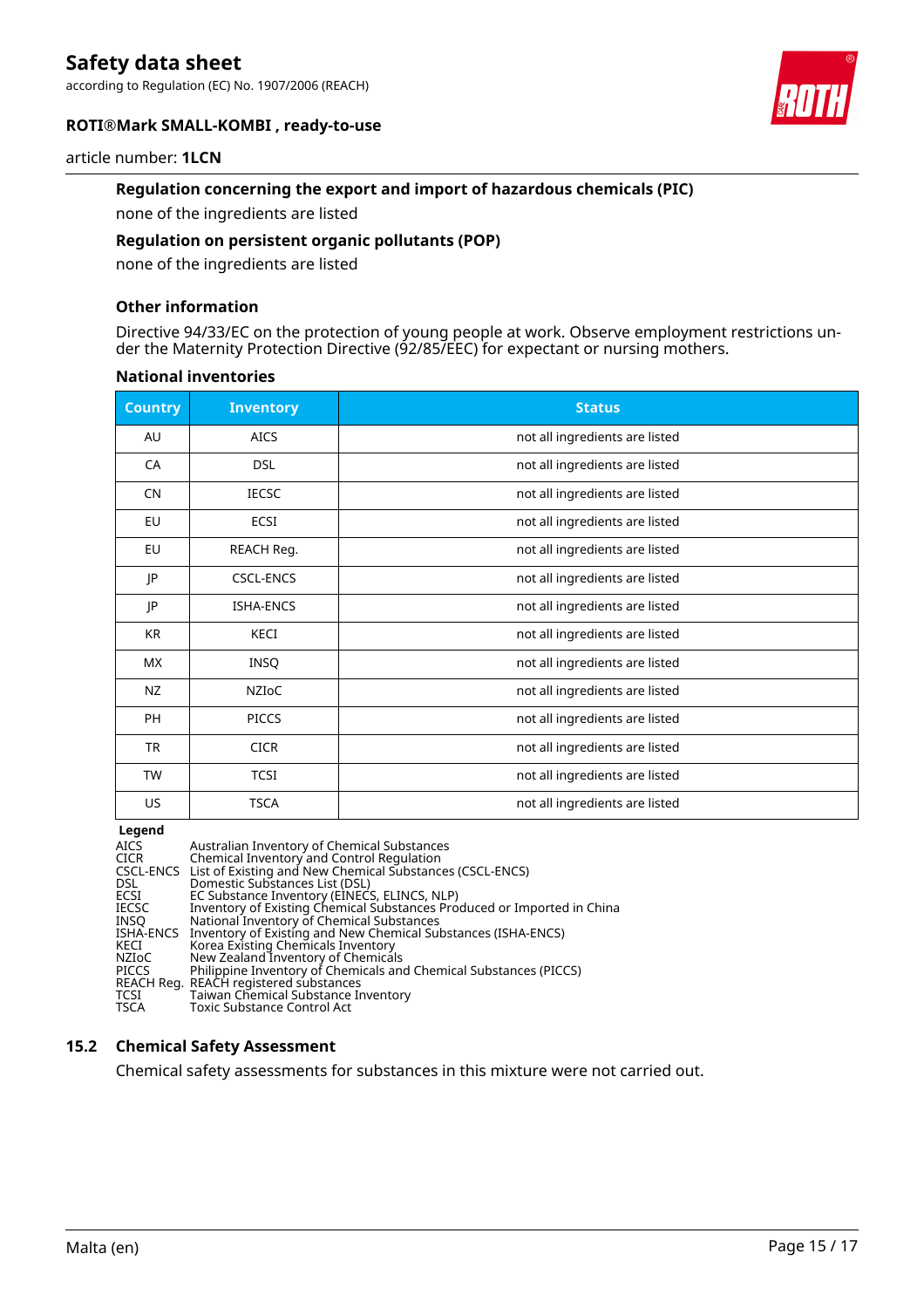according to Regulation (EC) No. 1907/2006 (REACH)



### **ROTI®Mark SMALL-KOMBI , ready-to-use**

#### article number: **1LCN**

## **SECTION 16: Other information**

#### **Abbreviations and acronyms**

| Abbr.                  | <b>Descriptions of used abbreviations</b>                                                                                                                                                                                       |
|------------------------|---------------------------------------------------------------------------------------------------------------------------------------------------------------------------------------------------------------------------------|
| Acute Tox.             | Acute toxicity                                                                                                                                                                                                                  |
| ADN                    | Accord européen relatif au transport international des marchandises dangereuses par voies de naviga-<br>tion intérieures (European Agreement concerning the International Carriage of Dangerous Goods by In-<br>land Waterways) |
| <b>ADR</b>             | Accord relatif au transport international des marchandises dangereuses par route (Agreement concern-<br>ing the International Carriage of Dangerous Goods by Road)                                                              |
| <b>Aquatic Chronic</b> | Hazardous to the aquatic environment - chronic hazard                                                                                                                                                                           |
| <b>ATE</b>             | <b>Acute Toxicity Estimate</b>                                                                                                                                                                                                  |
| <b>BCF</b>             | <b>Bioconcentration factor</b>                                                                                                                                                                                                  |
| <b>BOD</b>             | Biochemical Oxygen Demand                                                                                                                                                                                                       |
| CAS                    | Chemical Abstracts Service (service that maintains the most comprehensive list of chemical substances)                                                                                                                          |
| <b>CLP</b>             | Regulation (EC) No 1272/2008 on classification, labelling and packaging of substances and mixtures                                                                                                                              |
| COD                    | Chemical oxygen demand                                                                                                                                                                                                          |
| <b>DGR</b>             | Dangerous Goods Regulations (see IATA/DGR)                                                                                                                                                                                      |
| DNEL                   | Derived No-Effect Level                                                                                                                                                                                                         |
| EC50                   | Effective Concentration 50 %. The EC50 corresponds to the concentration of a tested substance causing<br>50 % changes in response (e.g. on growth) during a specified time interval                                             |
| EC No                  | The EC Inventory (EINECS, ELINCS and the NLP-list) is the source for the seven-digit EC number, an identi-<br>fier of substances commercially available within the EU (European Union)                                          |
| <b>EINECS</b>          | European Inventory of Existing Commercial Chemical Substances                                                                                                                                                                   |
| <b>ELINCS</b>          | European List of Notified Chemical Substances                                                                                                                                                                                   |
| ErC50                  | ≡ EC50: in this method, that concentration of test substance which results in a 50 % reduction in either<br>growth (EbC50) or growth rate (ErC50) relative to the control                                                       |
| Eye Dam.               | Seriously damaging to the eye                                                                                                                                                                                                   |
| Eye Irrit.             | Irritant to the eye                                                                                                                                                                                                             |
| GHS                    | "Globally Harmonized System of Classification and Labelling of Chemicals" developed by the United Na-<br>tions                                                                                                                  |
| <b>IATA</b>            | <b>International Air Transport Association</b>                                                                                                                                                                                  |
| IATA/DGR               | Dangerous Goods Regulations (DGR) for the air transport (IATA)                                                                                                                                                                  |
| <b>ICAO</b>            | International Civil Aviation Organization                                                                                                                                                                                       |
| <b>IMDG</b>            | International Maritime Dangerous Goods Code                                                                                                                                                                                     |
| index No               | The Index number is the identification code given to the substance in Part 3 of Annex VI to Regulation<br>(EC) No 1272/2008                                                                                                     |
| <b>LC50</b>            | Lethal Concentration 50%: the LC50 corresponds to the concentration of a tested substance causing 50 %<br>lethality during a specified time interval                                                                            |
| LD50                   | Lethal Dose 50 %: the LD50 corresponds to the dose of a tested substance causing 50 % lethality during a<br>specified time interval                                                                                             |
| log KOW                | n-Octanol/water                                                                                                                                                                                                                 |